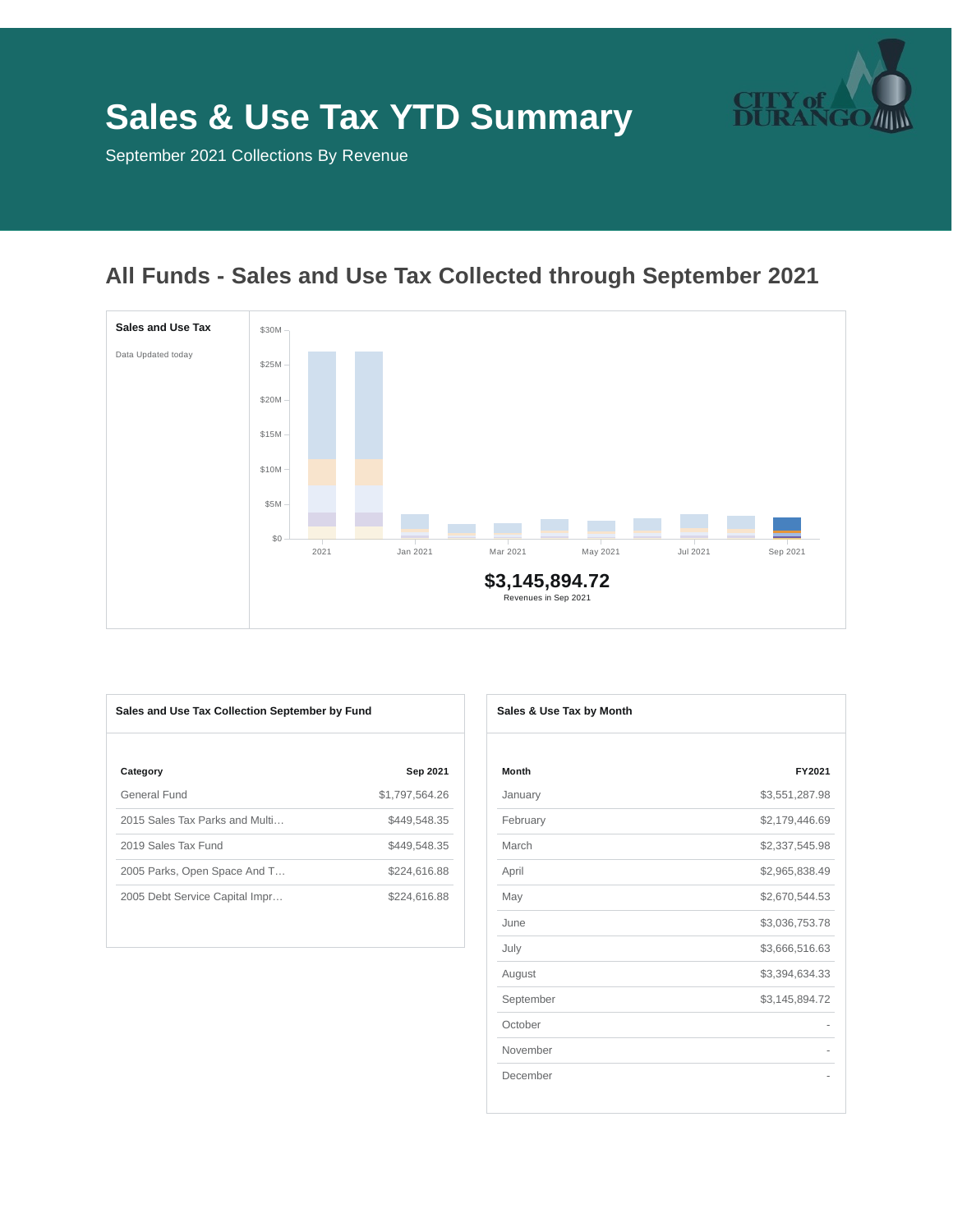## **Sales and Use Tax Collected through September by Fund - POSITIVE**

Figures above includes the General Fund, 2019 Sales Tax, Parks and Recreation Complex Trails (2015 Sales Tax), both quarter cent Sales Tax of the 2005 Open, Space, Parks and Trails, and the 2005 Capital Improvement Fund used for Debt Service payments for the Library and Florida Rd.

Cumulative through September 2021 the City would typically expect to have collected 70% or approximately \$20.4 Million of total budgeted revenues. Currently, Sales and Use Tax are at 93% collected of total budgeted Sales and Use Tax Revenues or approximately \$26.9 Million in total collections.

Compared to historical actuals from 2015-2021 the City is ahead 22% or approximately \$6.5 Million of projected for Sales and Use Tax. Therefore, total Sales Tax Collections are exceeding the budgeted revenue by 14% because the City planned for a -8% reduction due to the COVID-19 Pandemic in 2021. Hardware & Lumber, Grocery & Drug, Restaurants & Taverns, and Misc. Retail continue to drive up the total Sales Tax Collections actuals through September.



#### **General Fund - POSITIVE**

Cumulative Through September 2021 the General Fund would typically expect to have collected % or approximately \$10.2 Million of total budgeted revenues. Currently, Sales and Use Tax are at 82% collected of total budgeted Sales and Use Tax Revenues or approximately \$13.6 Million in total collections.

Compared to historical actuals from 2015-2021 the General is ahead 20% or approximately \$3.4 million of projected for Sales and Use Tax. Therefore, the General Fund Sales Tax Collections are exceeding the budgeted revenue by 12% because the City planned for a -8% reduction due to the COVID-19 Pandemic in 2021.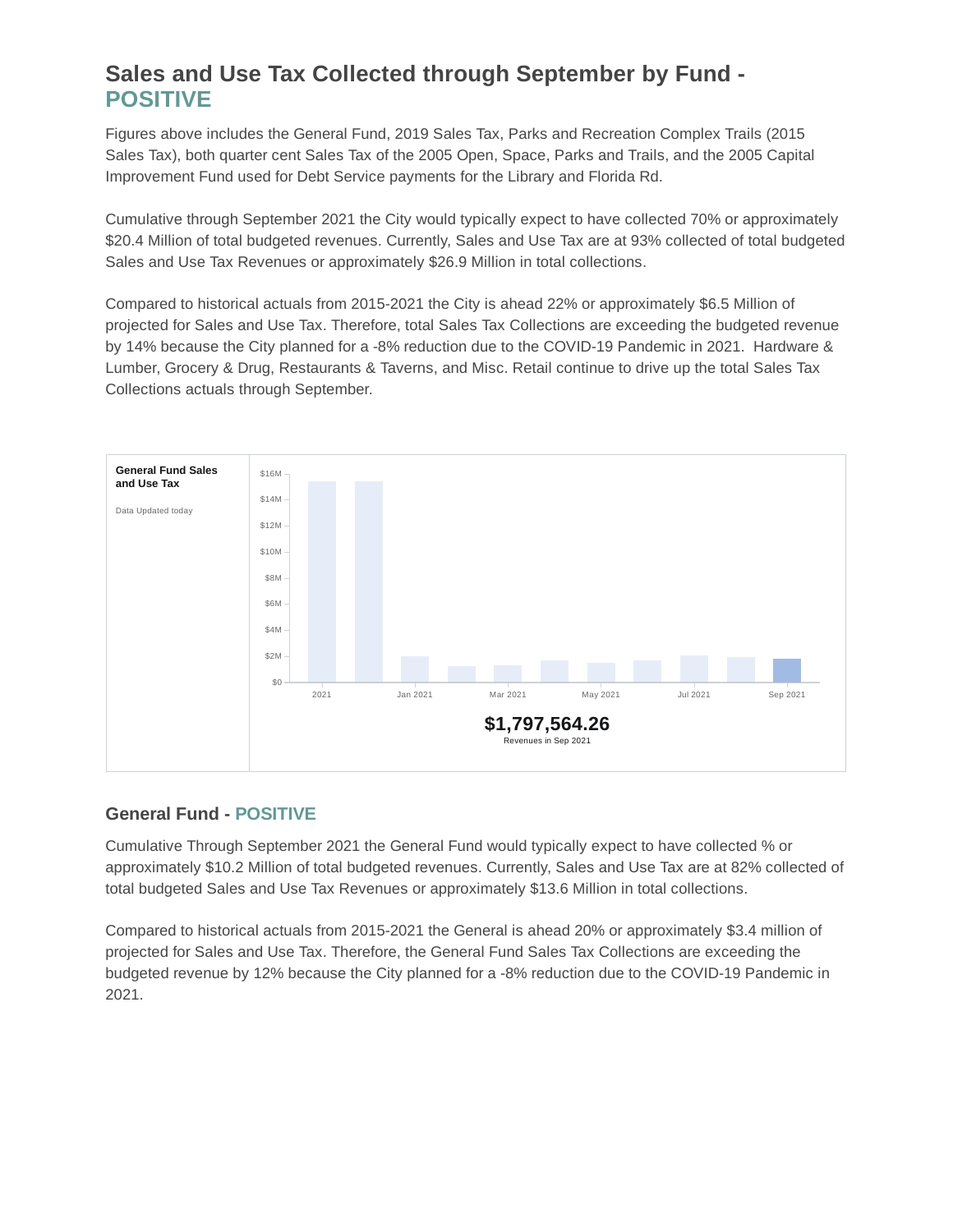



### **2019 Sales Tax Streets - POSITIVE**

The purposes of this one half cent tax is funding the construction, operation and maintenance of streets, alleys, curbs, gutters, sidewalks and related street improvements with proposed expenditures being first submitted to a citizen advisory board for a recommendation to city council.

The revenue collections mirror the general fund percent collected.

#### **2015 Parks and Multimodal - POSITIVE**

The purposes of this one half cent sales and use tax is to fund the costs of the construction, operations, or maintenance of recreation facilities, parks, trails, pedestrian and bicycle improvements, maintenance facilities used by the Parks and Recreation Department, and the urban forest; with all expenditure based on the recommendations of a citizens advisory board to the City Council.

The revenue collections mirror the general fund percent collected.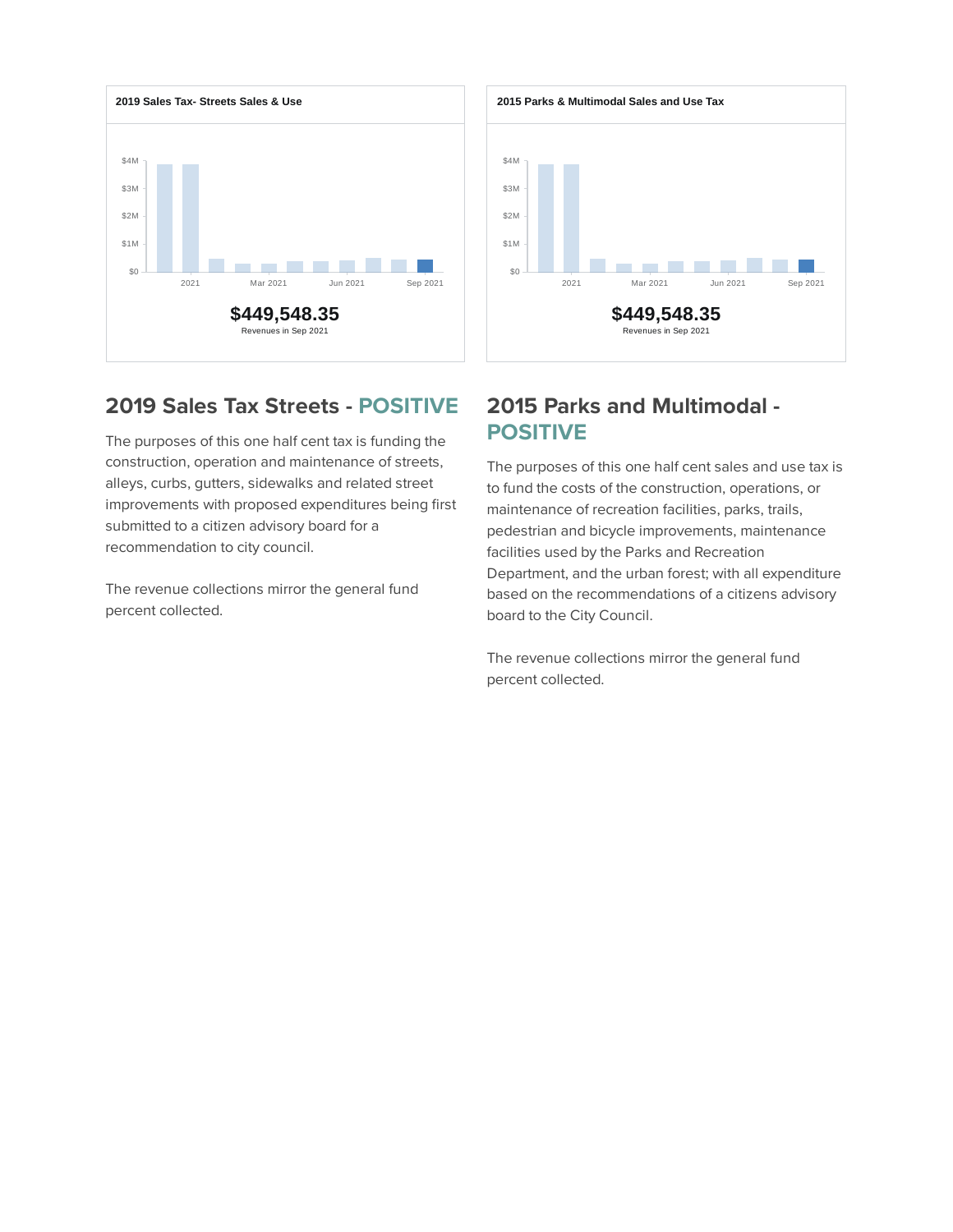



### **2005 OSPT - POSITIVE**

The purpose of this quarter cent sales and use tax is to finance the preservation, acquisition, and maintenance of natural lands including, but not limited to, land to preserve water quality in rivers and streams, wildlife habitat, land for hiking and biking, and the creation and maintenance of parks and trails with all program expenditures being first submitted to a citizen advisory board for a recommendation to the City Council.

The revenue collections mirror the general fund percent collected.

## **2005 Debt Service - POSTIVE**

The purpose of this quarter cent sales and use tax is to finance the capital improvements, including but not limited to, a new library and road, sidewalk and associated improvements to enhance driver, pedestrian and bicycle safety.

The revenue collections mirror the general fund percent collected.